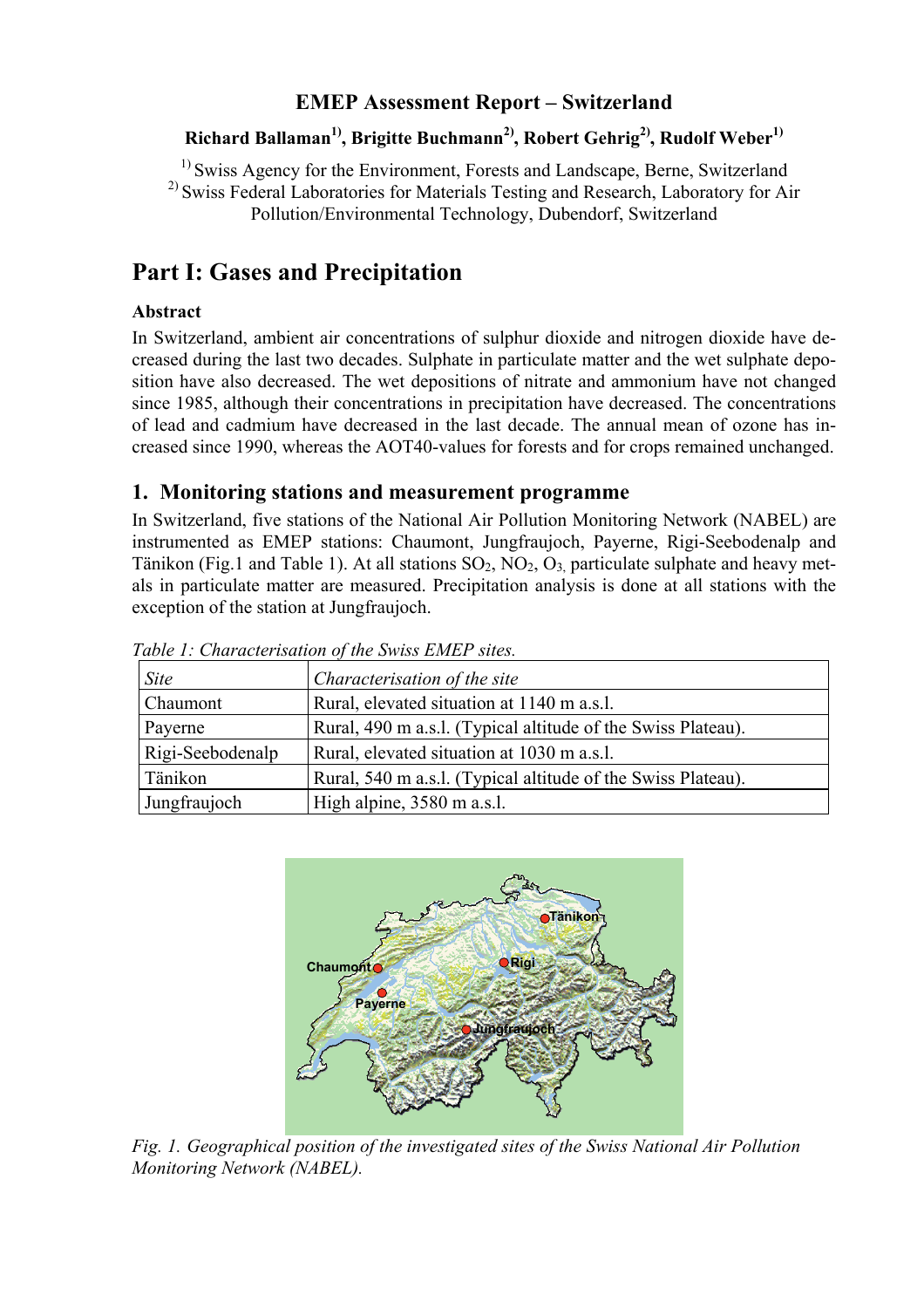# **2. Emissions**

Figure 2 shows the emissions to air of sulphur oxides, nitrogen oxides and non-methane volatile organic compounds in Switzerland. Emissions reductions were successful for all three substances. The strongest reduction was achieved for  $\text{SO}_x$ -emissions (Table 2) with a stronger reduction in the neighbouring countries (Austria, Germany, France and Italy) than in Switzerland, mainly after 1990. NO<sub>x</sub> and NMVOC emission reductions were slightly stronger in Switzerland than in the neighbouring countries. Thus, local and regional emissions of important ozone precursors were reduced in the last two decades.



*Figure 2. Emissions of SOx, NOx and NMVOC in Switzerland in kt per year.* 

|  |                          |  |  | Table 2: Trends of emissions in Switzerland and in the neighbouring countries (Austria, Ger- |  |  |
|--|--------------------------|--|--|----------------------------------------------------------------------------------------------|--|--|
|  | many, France and Italy). |  |  |                                                                                              |  |  |

|           |             | $SO_{X}$          |             | $NO_{x}$   | <b>NMVOC</b> |            |
|-----------|-------------|-------------------|-------------|------------|--------------|------------|
| Trend     | Switzerland | <b>Neighbours</b> | Switzerland | Neighbours | Switzerland  | Neighbours |
| 1980-1999 | $-78%$      | $-86%$            | $-51\%$     | $-31\%$    | $-62\%$      |            |
| 1990-1999 | $-40\%$     | $-67\%$           | $-35%$      | $-29\%$    | $-40%$       | $-36%$     |

# **3. Sulphur**

# **3.1 Sulphur dioxide**

At all sites, sulphur dioxide concentrations have significantly decreased (Fig. 3). At Payerne and Jungfraujoch, the  $SO_2$ -S has decreased by about 90% since 1980. This is in good agreement with the emission reductions in Switzerland and in neighbouring countries.



*Figure 3.* Annual means of SO<sub>2</sub>-S at Swiss monitoring sites 1980-2002 (in  $\mu$ gS/m<sup>3</sup>).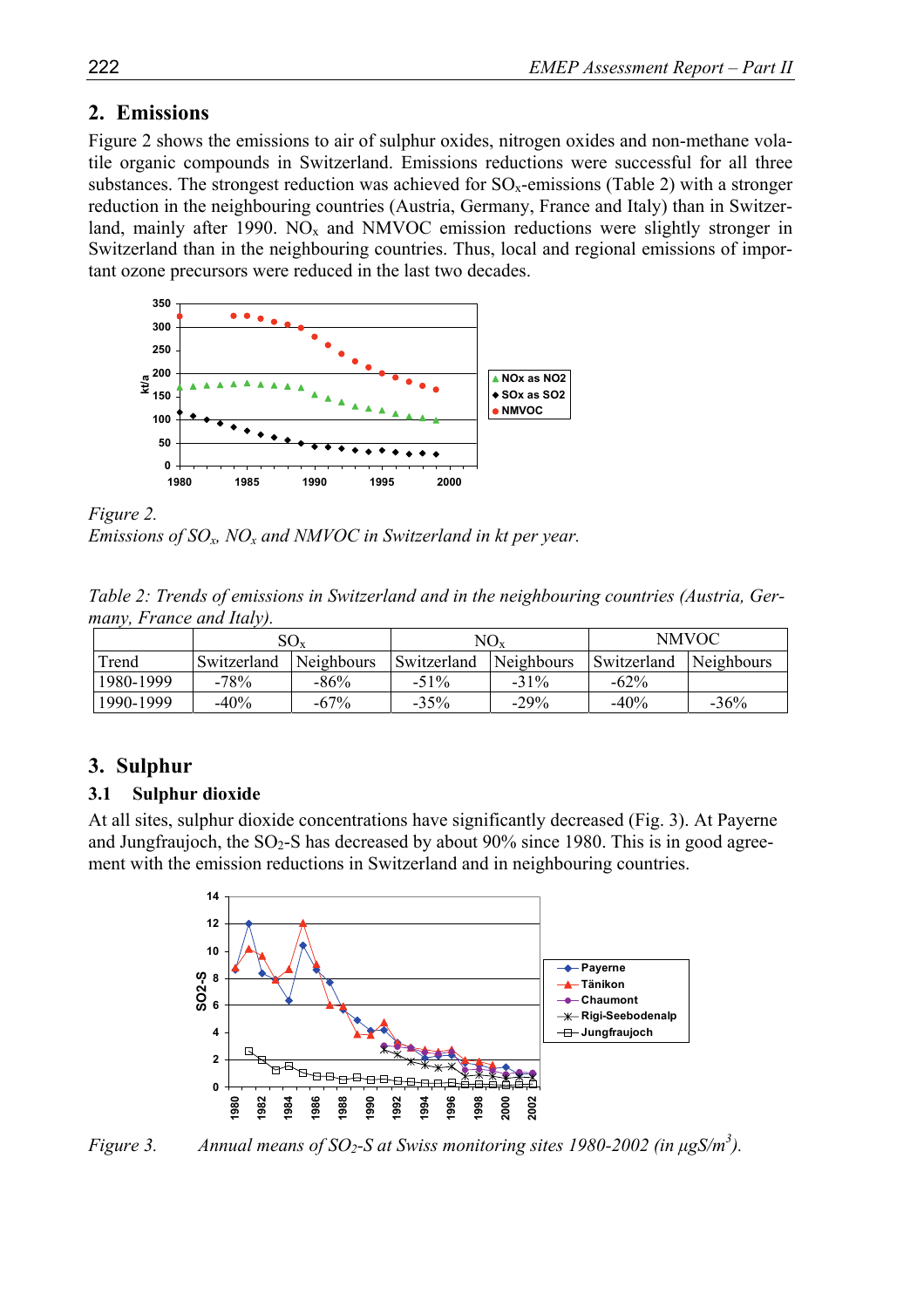Using the daily sector values (based on backward trajectories), as provided by the EMEP MSC-W, the origin of high sulphur dioxide pollution observed at Jungfraujoch can be determined. In most years, the origin of the highest values lies in the northeast. On average over all years the  $SO<sub>2</sub>$  values from northeast direction are 80% higher than the values from the other sectors. The annual mean values of the northeast sector have decreased by 95% since 1985, whereas the mean values of the other sectors have decreased by about 80%.

### **3.2 Particulate sulphate**

At Payerne, particulate sulphur decreased by 75%, at Jungfraujoch by 80% since 1981 (Fig. 4). The shorter time series of the other stations confirm this trend. Most of this reduction took place after 1990. The  $SO_x$ - emissions of the neighbouring countries (Fig. 2b) show the same behaviour, whereas the Swiss  $SO_x$ -emissions (Fig.2) were mostly reduced prior to 1990.

The daily sectors of air mass origin do not clearly indicate a main source sector for high particulate sulphate concentrations at Jungfraujoch, although the northeast sector has 45% higher mean values than the other sectors. Also the high values at Jungfraujoch in 1991 cannot be attributed to a specific source region, as all sectors show high values in that year. These high concentrations of sulphate may be caused by the eruption of Mount Pinatubo.



*Figure 4. Annual means of particulate sulphate 1981-2002 (in µgS/m3 ).* 

# **3.3 Wet deposition of sulphate**

At Payerne, the concentration of sulphate in precipitation (Fig. 5a) has decreased by more than 60% since 1985 and also the wet S-deposition (Fig. 5b) has decreased by 50%. At the station Rigi the wet S-deposition has increased parallel to precipitation during the last six years.







*Annual mean concentrations of sulphate in Annual wet depositions of sulphate precipitation 1985-2002 (in mgS/l). in Switzerland 1985-2002 (in mgS/m2 ).* 

*Figure 5a. Figure 5b.*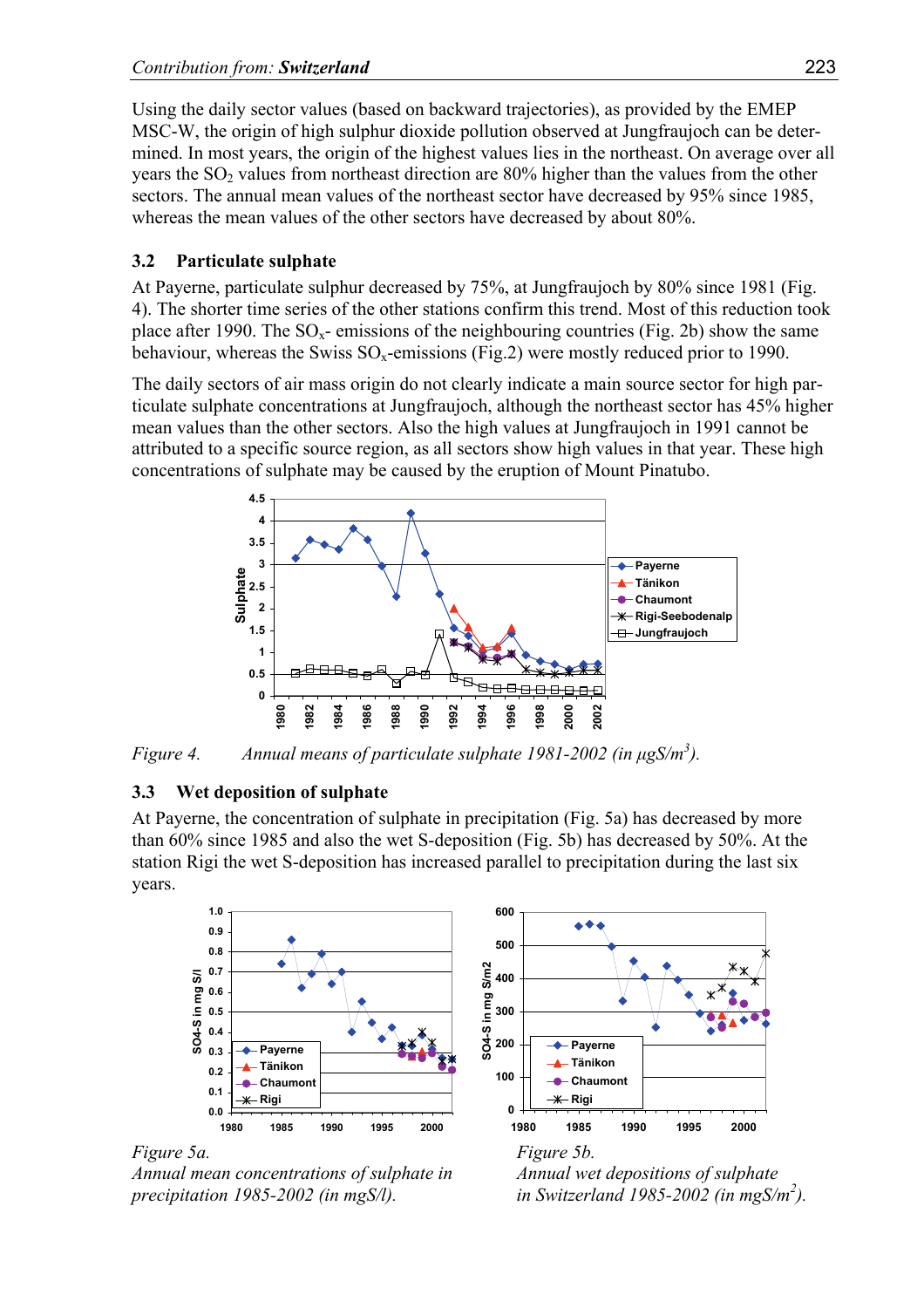### **4. Nitrogen**

#### **4.1 Nitrogen dioxide**

At lower altitude sites (Payerne and Tänikon), the  $NO<sub>2</sub>-nitrogen$  has decreased by 35% since 1985 (Fig. 6). At altitudes around 1000 m a.s.l. no trend in the  $NO<sub>2</sub>$ -concentrations is observed. This may reflect the stronger reduction of  $NO<sub>x</sub>$ -emissions in Switzerland compared to the European reductions.



*Figure 6.* Annual means of NO<sub>2</sub>-N at Swiss monitoring sites 1985-2002 (in  $\mu$ gN/m<sup>3</sup>).

#### **4.2 Wet deposition of nitrogen**

The concentrations of nitrate and ammonia in precipitation have decreased since 1985 (Figs. 7a and 8a). However, the wet depositions of nitrate and ammonia have not changed (Figs. 7b and 8b) with exception of the station Rigi where precipitation and consequently the wet deposition have increased.

NO3-N in mg N/m2



**0 100 200 300 400 500 600 1980 1985 1990 1995 2000 NO3-N in mg N/m2 Payerne Tänikon Chaumont Rigi**

*Figure 7a. Figure 7b.* 

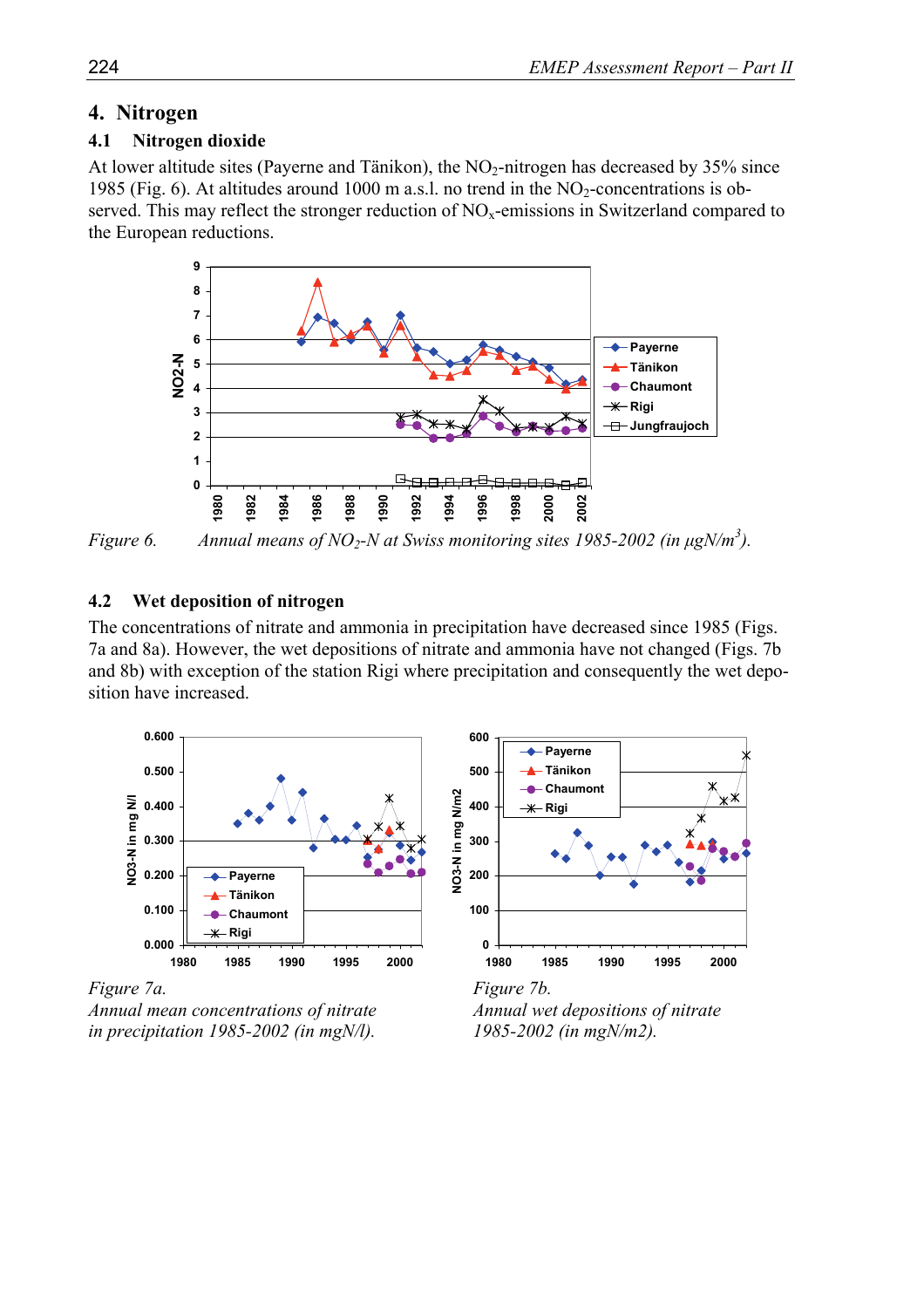

*in precipitation 1985-2002 (in mgN/l).* 



#### **5. Heavy metals**

Both lead (Fig. 9a) and cadmium (Fig. 9b) in total suspended particles (TSP, measured before 1997) and PM10 (since 1997) have strongly decreased in the last 15 years. Lead concentrations in particulate matter went back by over 80% in the last 15 years. Cadmium concentrations went back by more than 60%.



*Figure 9a. Figur 9b. Annual mean concentrations of lead in Annual mean concentrations of cadmium 1987-2002 (in ng/m3*





*TSP or PM10 at Swiss monitoring sites TSP or PM10 at Swiss monitoring sites. ). 1987-2002 (in ng/m3 ).*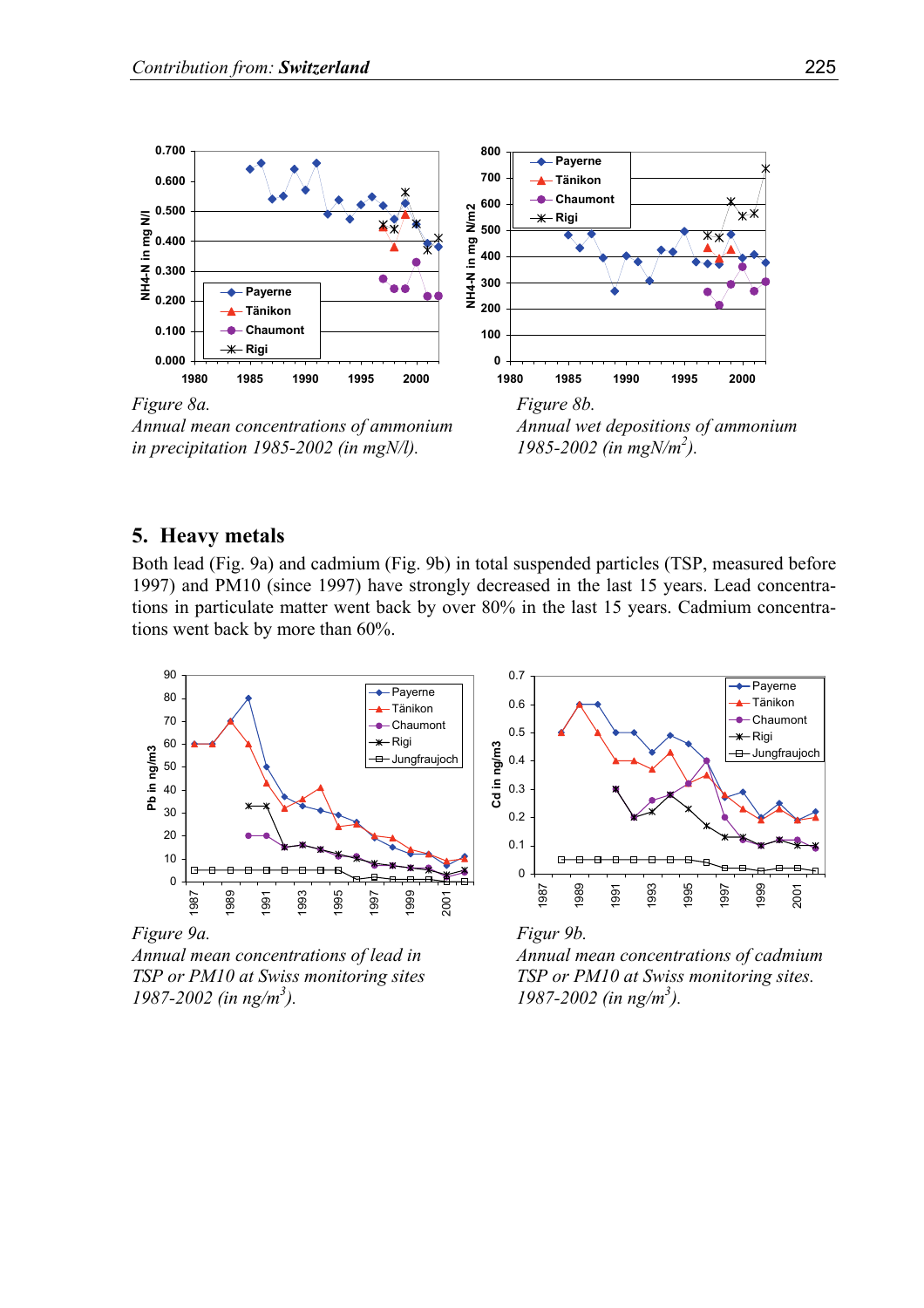### **6. Ozone**

Reliable ozone data are available since 1990. The annual mean of ozone concentration has increased at all sites (Fig. 10a). This increase may be a sign of a larger-scale increase of tropospheric ozone. The number of exceedances of the national air quality standard of 120  $\mu$ g/m<sup>3</sup> for hourly means (Fig. 10b) has not changed in the last decade. The AOT40-value for forests (April-September, Fig. 11a) and for crops (May-July, Fig. 11b) have not significantly changed since 1990.



*at Swiss monitoring sites (in µg/m3*

*Annual mean concentrations of ozone Annual number of hours with an ozone*   $\therefore$  *concentration* >  $120 \mu g/m^3$ .



*AOT40 values for forests (April – September, AOT40 values for crops (May –- July, daylight hours) in ppm\*h. daylight hours) in ppm\*h.* 



*Figure 11.a Figure 11.b*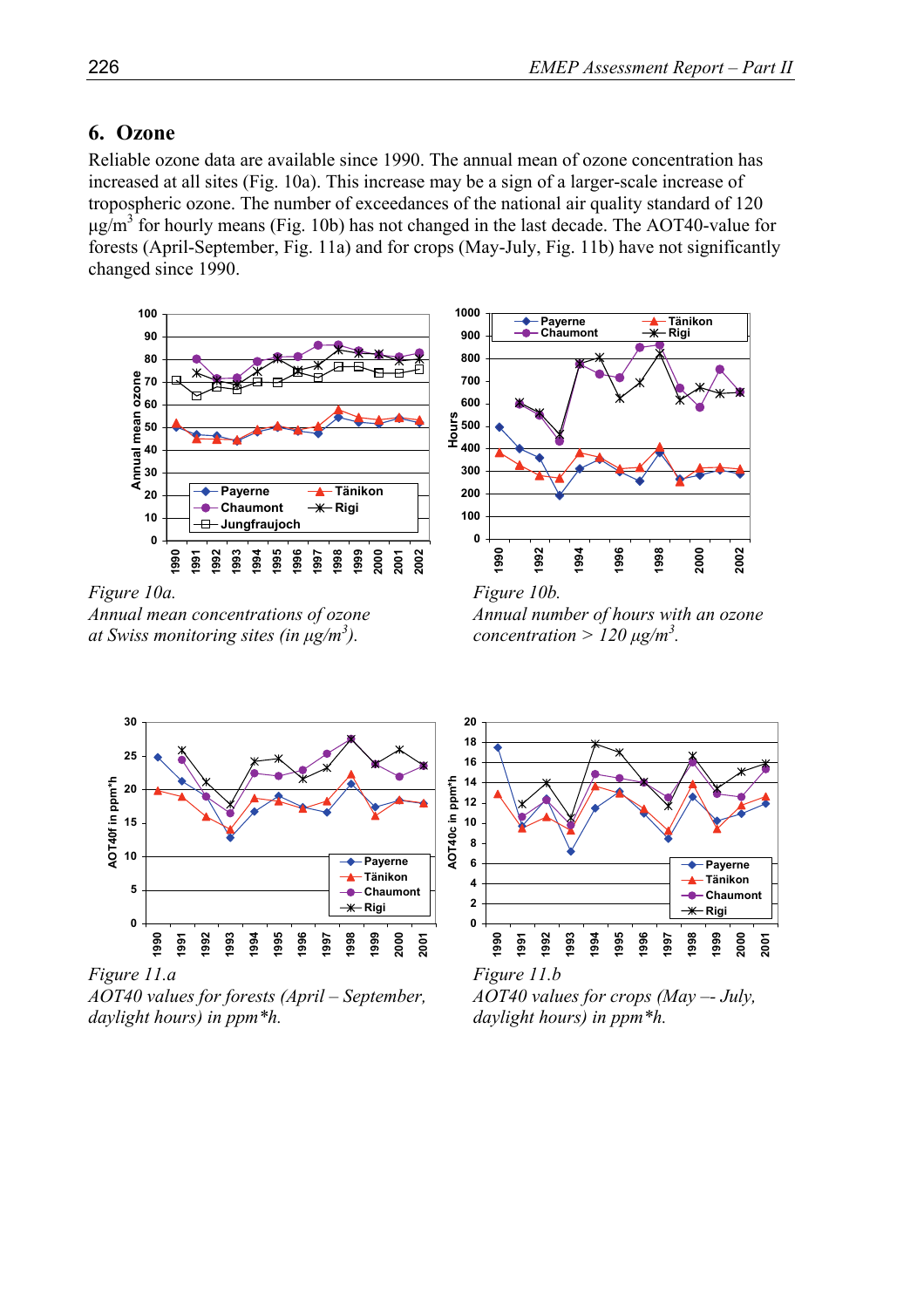# **Part II: Particles**

#### **Abstract**

Gravimetric measurements of TSP from Swiss sites are available since the early eighties. PM10 measurements started in 1997. Over all, a decreasing trend of PM10 (resp. TSP) concentrations is observed. Collocated parallel measurements of PM2.5 and PM10 were conducted at 7 sites in Switzerland since January 1998. Parallel PM2.5 and PM10 measurements were conducted since 1998. For sites within the Swiss plateau the differences of the PM2.5 concentrations are surprisingly low. The long-term averages of the PM2.5/PM10 ratios of the daily values vary only from 0.75 to 0.76, with the exception of the traffic exposed site of Bern  $(0.59)$ . The correlation between the daily values of PM2.5 and PM10 at all sites is generally high.

#### **1. Measurement programme, methods and quality assurance**

Measurements of total suspended particulate matter (TSP) have been performed within the scope of the Swiss Federal Monitoring Network (NABEL) since the early eighties. In 1997 measurements of PM10, which is considered to represent the thoracic fraction of the ambient particles (ISO, 1995), have been included into the measurement programme. Due to the increasing interest for the alveolar fraction the measurement programme of the network has been extended to include PM2.5 measurements into the measurement programme at 7 sites already in 1998. Table 1 lists the sites where the PM measurements have been performed and gives information about the type of pollution exposition at each site. The map in figure 1 shows the geographical position of the investigated sites within Switzerland. A detailed description of the sites has been published in (EMPA, 2000).

All particle samplings were conducted with High-Volume-Samplers Digitel DA 80. The setup of the instrument, which is of widespread use in Europe, has been described in detail in a VDI guideline (VDI, 1996) in its version for TSP measurements (sampling flow 40  $m^3/h$ ). The sampling inlets for PM10 are operated at a flow of 30  $m<sup>3</sup>/h$  and meet the requirements of EN 12341 (CEN, 1998) for reference equivalency, as has been shown in an extended field study (UMEG, 1999). For PM2.5 measurements there is for the time being no defined reference method for Europe. Ongoing, still unpublished field measurements performed within the scope of the European standardisation for PM2.5 show a satisfactory consistence of the PM2.5 sampling inlet used on the Digitel instrument with the WINS impactor, which is the reference sampler in the US for PM2.5 sampling and also with the German Low-volumesampler (Kleinfiltergerät). Glass fibre filters of the type Ederol 227/1/60 were used for particle collection.

The measurement uncertainty for the PM10 measurements has been quantified from collocated parallel measurements. It is  $\pm$  10% (95% confidence interval for single daily values) in the concentration range  $10 - 30 \mu g/m^3$ . The detection limit was determined from the standard deviation of field blanks to be 1  $\mu$ g/m<sup>3</sup>. Because the only difference between the applied method for PM10, TSP and PM2.5 is the design of the sampling heads, the same measurement uncertainty can be assumed also for the TSP and PM2.5 measurements.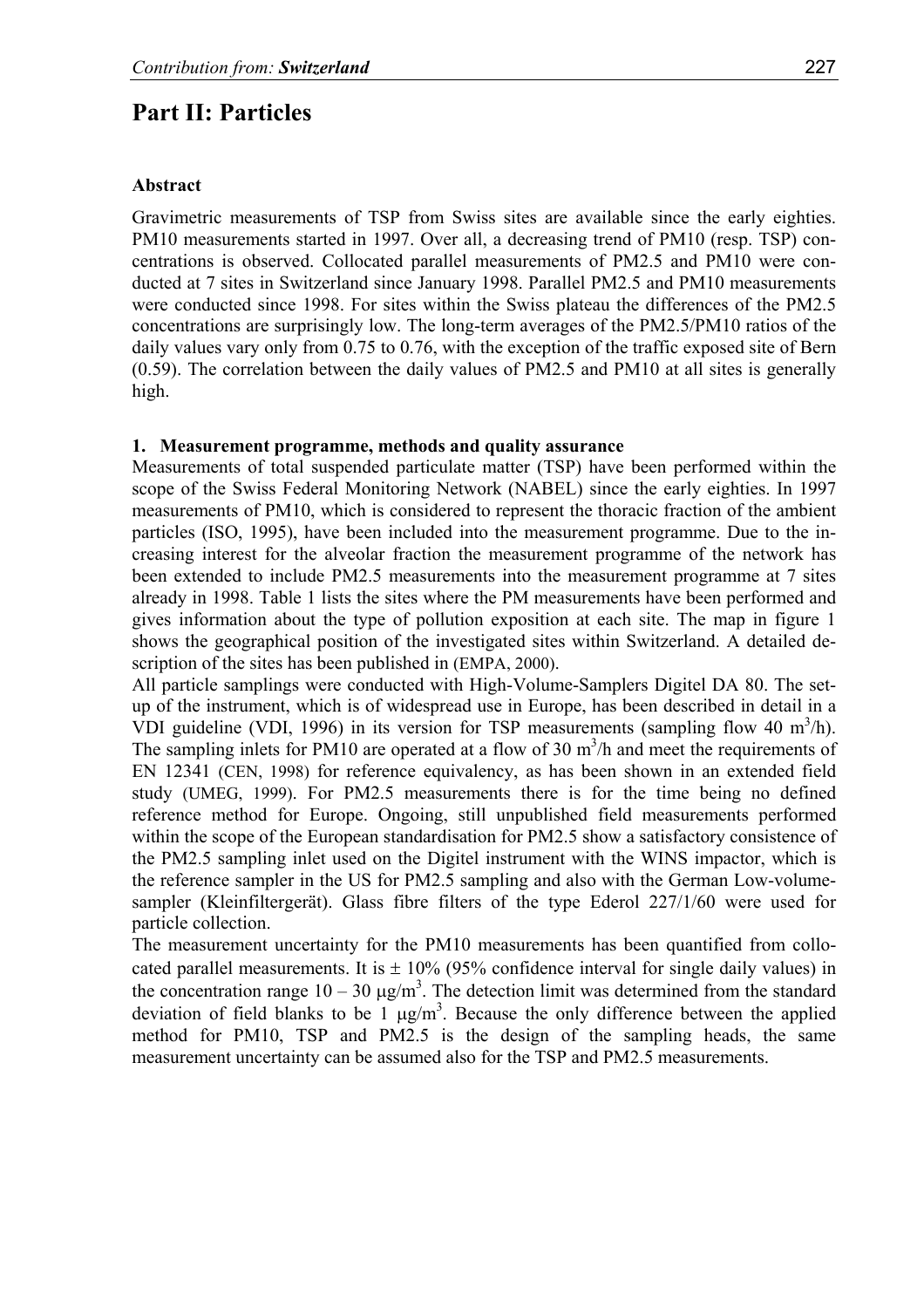| Table 1: Characterisation of the investigated sites (in parenthesis, the abbreviations of the sta- |  |
|----------------------------------------------------------------------------------------------------|--|
| tion names, which are used in the figures)                                                         |  |

| <b>Site</b>        | Characterisation of the site                                                                                                                                                  |
|--------------------|-------------------------------------------------------------------------------------------------------------------------------------------------------------------------------|
| Dübendorf (DUE)    | Suburban, approx. 150 m distance to busy road (measurements only<br>in 1998).                                                                                                 |
| Basel (BAS)        | Suburban, quiet situation in a park-like surrounding.                                                                                                                         |
| Bern (BER)         | Urban, directly at the kerbside of a very busy transit road (approx.<br>60'000 vehicles/day), 4 m distance from the next lane, high build-<br>ings on both sides of the road. |
| Chaumont (CHA)     | Rural, elevated situation at 1140 m a.s.l.                                                                                                                                    |
| Lugano $(LUG)$     | Urban, situated in a park with trees, south of the Alps.                                                                                                                      |
| Payerne (PAY)      | Rural, 490 m a.s.l. (Typical altitude of the Swiss basin).                                                                                                                    |
| Rigi (RIG)         | Rural, elevated situation at 1030 m a.s.l.                                                                                                                                    |
| Tänikon (TAE)      | Rural, 540 m a.s.l. (Typical altitude of the Swiss basin).                                                                                                                    |
| Zürich (ZUE)       | Urban background, courtyard in the city centre.                                                                                                                               |
| Jungfraujoch (JUN) | High alpine, 3580 m a.s.l.                                                                                                                                                    |



Fig. 1. Geographical position of the investigated sites of the Swiss National Monitoring Network (NABEL)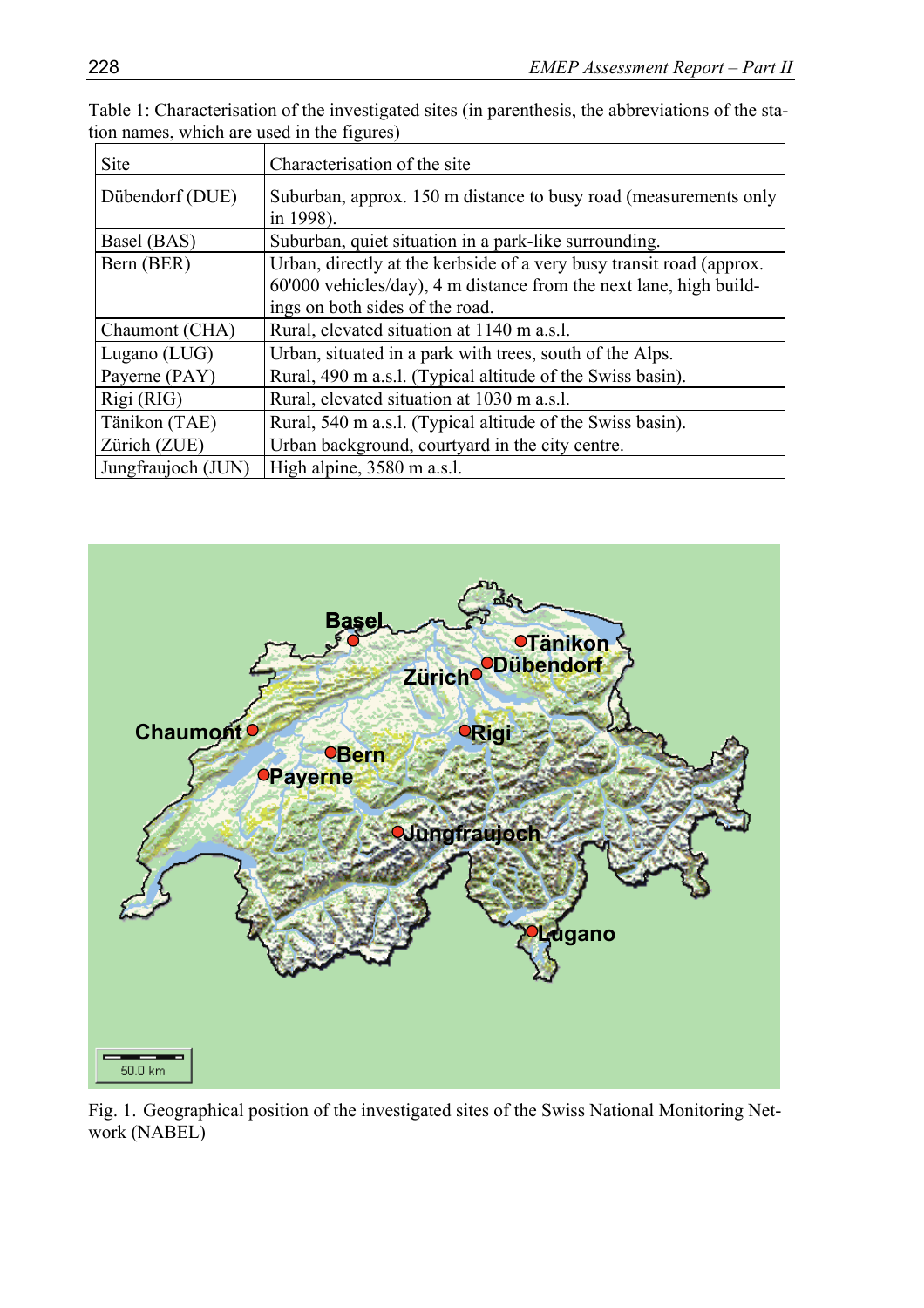### **2. Results**

*2.1 Long term trend of TSP and PM10 concentrations at the Swiss EMEP sites* 

Table 2 shows the yearly means of the TSP and PM10 measurements, which were performed at the Swiss EMEP sites. Until 1996 all sites had a TSP sampling head. From 1997 all sampling heads were changed to PM10 with the exception of Jungfraujoch, where for technical reasons the no changes were made. At several sites parallel TSP and PM10 sampling was conducted in 1997 and 1998 in order to get information on the relation of TSP and PM10. For rural sites ,which are not exposed to strong local sources of coarse particles, a very stable ratio PM10/TSP of 0.88 (±0.02) could be observed for annual means (Gehrig and Hofer, 2000). This allowed an estimation of PM10 concetrations based on TSP for data before 1997. These estimated PM10 concentrations are given in italics in table 2. Figure 2 illustrates the dereasing trend of PM10 at all Swiss EMEP sites.

|      | <b>JUN</b> | <b>CHA</b> | <b>PAY</b> | <b>RIG</b> | <b>TAE</b> | <b>CHA</b>  | PAY  | <b>RIG</b>  | <b>TAE</b>  |
|------|------------|------------|------------|------------|------------|-------------|------|-------------|-------------|
| Year | <b>TSP</b> | <b>TSP</b> | <b>TSP</b> | <b>TSP</b> | <b>TSP</b> | <b>PM10</b> | PM10 | <b>PM10</b> | <b>PM10</b> |
| 1981 |            |            | 35         |            | 35         |             | 31   |             | 31          |
| 1982 | 5.7        |            | 37         |            | 38         |             | 32   |             | 34          |
| 1983 | 8.5        |            | 40         |            | 40         |             | 35   |             | 36          |
| 1984 | 5.9        |            | 39         |            | 39         |             | 34   |             | 35          |
| 1985 | 5.1        |            | 44         |            | 43         |             | 39   |             | 37          |
| 1986 | 4.0        |            | 44         |            | 43         |             | 39   |             | 38          |
| 1987 | 6.7        |            | 39         |            | 33         |             | 35   |             | 29          |
| 1988 | 4.9        |            | 32         |            | 30         |             | 29   |             | 27          |
| 1989 | 4.5        |            | 37         |            | 36         |             | 33   |             | 31          |
| 1990 | 4.3        |            | 34         |            | 31         |             | 30   |             | 28          |
| 1991 | 4.0        | 22         | 34         |            | 35         | 20          | 30   |             | 31          |
| 1992 | 3.3        | 18         | 31         | 22         | 31         | 15          | 27   | 19          | 27          |
| 1993 | 5.5        | 17         | 30         | 16         | 28         | 15          | 26   | 14          | 25          |
| 1994 |            | 16         | 27         | 16         | 24         | 14          | 24   | 14          | 22          |
| 1995 | 8.4        | 16         | 27         | 16         | 26         | 14          | 24   | 14          | 23          |
| 1996 | 5.4        | 18         | 31         | 19         | 31         | 16          | 27   | 17          | 27          |
| 1997 | 3.5        | 16         | 29         |            |            | 14          | 26   | 14          | 27          |
| 1998 | 4.0        |            | 27         |            |            | 11          | 23   | 12          | 20          |
| 1999 | 3.8        |            |            |            |            | 12          | 21   | 12          | 19          |
| 2000 | 3.4        |            |            |            |            | 10          | 20   | 11          | 18          |
| 2001 | 3.2        |            |            |            |            | 11          | 19   | 12          | 18          |
| 2002 | 3.4        |            |            |            |            | 12          | 21   | 13          | 20          |

Table 2: Annual means of TSP and PM10 in  $\mu$ g/m<sup>3</sup> for the Swiss EMEP sites. Estimated PM10 concentrations (based on TSP measurements) are given in italics.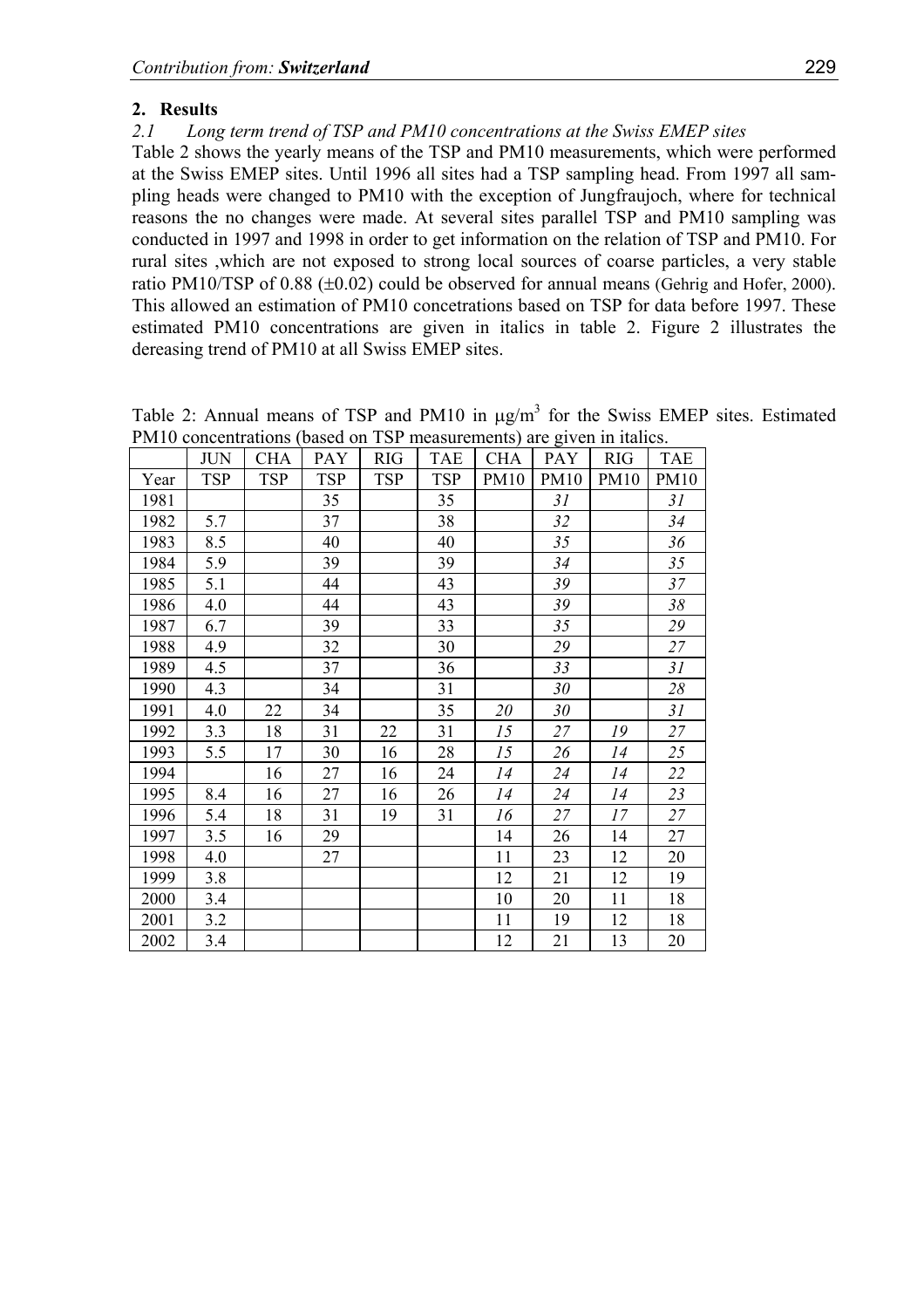

Fig. 2: Long-term PM10 trends at the Swiss EMEP sites

#### *2.2 Mass concentration of PM10 and PM2.5 from 1998 – 2001*

Table 3 gives an overview of the annual mean concentrations of PM10 and PM2.5 and the average ratios PM2.5/PM10. The completeness of PM10 and PM2.5 data series was on the average 96%, ranging from 87% to 100% for specific data series.

The lowest PM2.5 concentrations (7.9  $\mu$ g/m<sup>3</sup>) were observed at the elevated site Chaumont (situated on an altitude of 1140 m a.s.l.), the highest  $(24.4 \,\mu g/m^3)$  at Lugano, situated south of the Alps. Apart from these two sites with their special situation the observed range of PM2.5 concentrations was considerably smaller (between 15.1  $\mu$ g/m<sup>3</sup> at Payerne and 20.8  $\mu$ g/m<sup>3</sup> at Bern). These are surprisingly low differences for these quite differently exposed sites.

Even at the extremely traffic-exposed site of Bern lower concentrations of PM2.5 were observed than at the site of Lugano, which, though urban, is not directly exposed to traffic emissions. It seems that the Swiss territory south of the Alps generally show a higher concentration level of PM2.5 than the northern parts. The most probable reason for this is the vicinity of the heavily polluted Milan area with its high emissions of primary aerosols as well as gaseous precursors for secondary fine aerosols. Regrettably no PM2.5 data are available for rural sites of the southern part of Switzerland to confirm this statement, but a strong influence of the Milan plume on the air quality of southern Switzerland has already been shown (Grell et al., 2000; Prevot et al., 1997).

The means of the daily PM2.5/PM10 ratios are rather constant at the different sites and vary only between 0.75 and 0.76 in the long-term average (Table 4). The only exception is the kerbside site of Bern, which is strongly influenced by coarse particles from traffic induced abrasion and resuspension processes (PM2.5/PM10=0.59).

A high correlation between the daily values of PM10 and PM2.5 was observed at all sites. With the exceptions of Bern ( $r^2 = 0.86$ ) and Chaumont ( $r^2 = 0.85$ )  $r^2$  was always  $\ge 0.94$ . The lower correlation at Bern reveals that the traffic induced coarse particles from abrasion and resuspension contained in PM10 follow different temporal emission patterns than PM2.5, which is dominated by exhaust pipe emissions. This is plausible because mechanically produced particles, and in particular resuspension, depend not only on the vehicle frequency but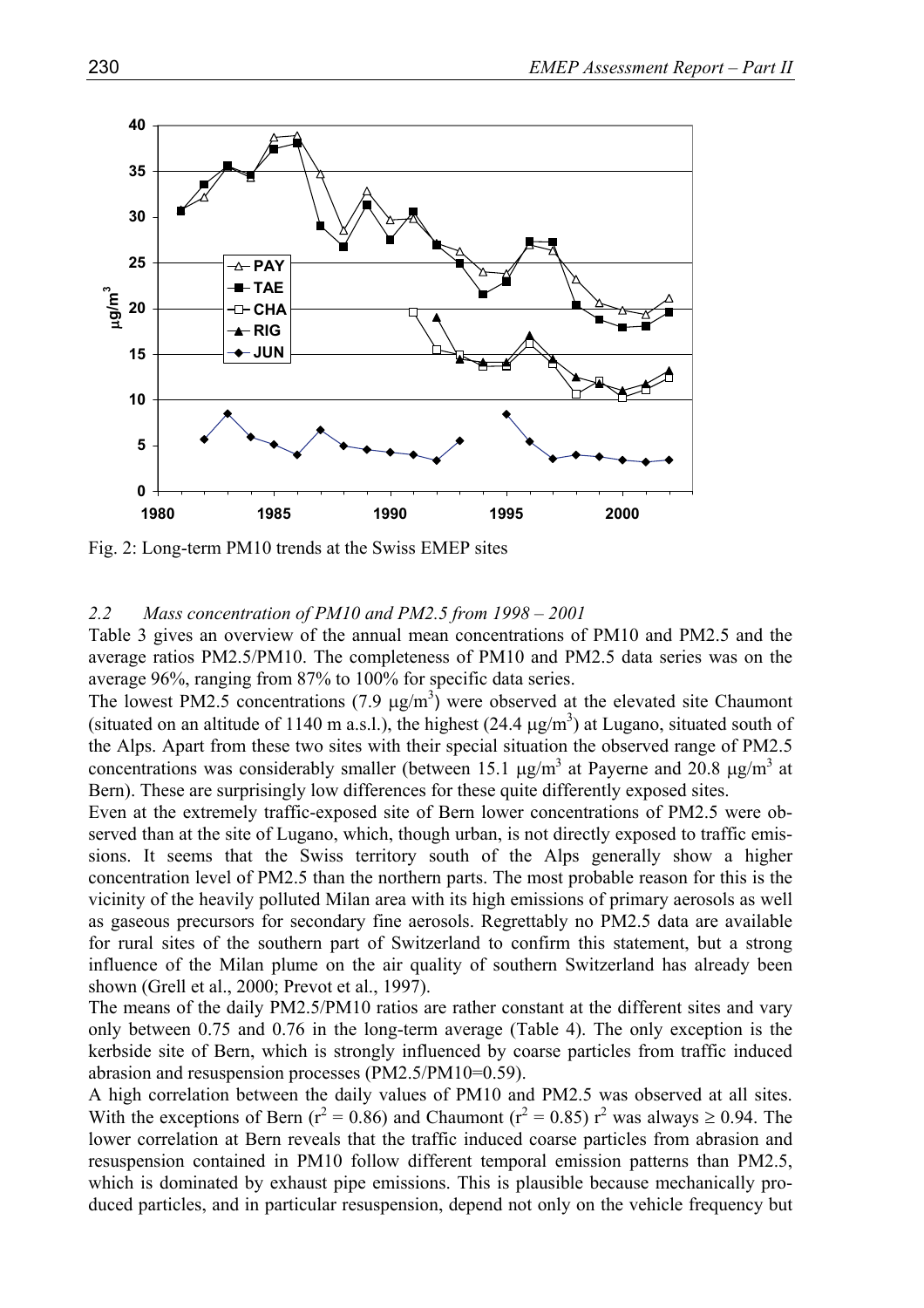also on the condition of the carriageway (e.g. clean/dirty, wet/dry). At the site of Chaumont the lower correlation can be explained with the generally lower concentrations and the correspondingly higher relative measurement uncertainties.

PM10 as well as PM2.5 exhibit characteristic seasonal trends with elevated concentrations during the cold season at all sites, with the exception of the elevated sites of Chaumont and Jungfraujoch. The reasons for this are not primarily caused by seasonal fluctuations of the emissions, but rather by meteorological effects. This is already well known from similar variations of other parameters like sulphur dioxide or nitrogen oxide (frequent inversions during winter and good vertical mixing during summer). In contrast, Chaumont and Jungfraujoch show the lowest values in winter. This also illustrates the dominating influence of the meteorology. The sites are especially during wintertime often situated above the inversion layer, thus protected from the emissions of the lowlands of the Swiss basin. From April to September the variations at Chaumont and Jungfraujoch follow that of the other sites, though on a lower concentration level.

Interesting information about the spatial distribution of the PM10 and PM2.5 concentrations over Switzerland can be obtained when analysing the correlation of the daily values between the different sites. The correlation coefficients between the sites Dübendorf, Basel, Bern, Payerne and Zürich, which are all situated in the lowlands of the Swiss basin, are surprisingly high, typically in the range of  $r^2$  0.7-0.9. This indicates that meteorological conditions and emissions from sources, which are effective over all the area (e.g. traffic), rather than specific local sources and events dominate the relative variations of the concentrations of fine dust. As expected, Lugano, which is separated from the Swiss basin by the Alps, exhibit considerably lower or virtually no correlation.

A more elaborated discussion of the seasonal trends and the spatial variations can be found in (Gehrig and Buchmann, 2003).

|           | 1 111 1 1 1 1 1 1 1 1 0 1 0 1 1 0 1 0 |                     |            |  |  |  |  |  |  |
|-----------|---------------------------------------|---------------------|------------|--|--|--|--|--|--|
|           | PM10 $(\mu g/m^3)$                    | PM2.5 $(\mu g/m^3)$ | PM2.5/PM10 |  |  |  |  |  |  |
| Dübendorf | 22.9                                  | 19.9                | 0.74       |  |  |  |  |  |  |
| Basel     | 22.5                                  | 17.2                | 0.75       |  |  |  |  |  |  |
| Bern      | 35.9                                  | 20.8                | 0.59       |  |  |  |  |  |  |
| Chaumont  | 11.0                                  | 7.9                 | 0.75       |  |  |  |  |  |  |
| Lugano    | 33.0                                  | 24.4                | 0.74       |  |  |  |  |  |  |
| Payerne   | 20.7                                  | 15.1                | 0.75       |  |  |  |  |  |  |
| Zürich    | 24.0                                  | 18.1                | 0.75       |  |  |  |  |  |  |

Table 3

Long term mean values (1998-2001) of PM10 and PM2.5 concentrations and of daily PM2.5/PM10 ratios

#### **3. Conclusions**

It has been shown from the collocated measurements that there is a strong connection between PM10 and PM2.5 concentrations, with the exception of sites, which are influenced by nearby strong and variable local sources (kerbsides, construction sites, strongly dust emitting industries). Furthermore, in absence of dominating local sources PM2.5 concentrations tend to be quite evenly distributed over surprisingly large areas unless these are not separated by topographic obstacles like high mountains, which induce different meteorological regimes. PM2.5 concentration levels in typical situations can reasonably be estimated from a limited number of measurement sites. Therefore, from the point of view of an efficient use of financial and personal resources, the number of additional collocated PM2.5 measurements at PM10 sites can be kept quite limited. The saved resources could then be used to investigate other interesting particle related parameters, which, in contrast to